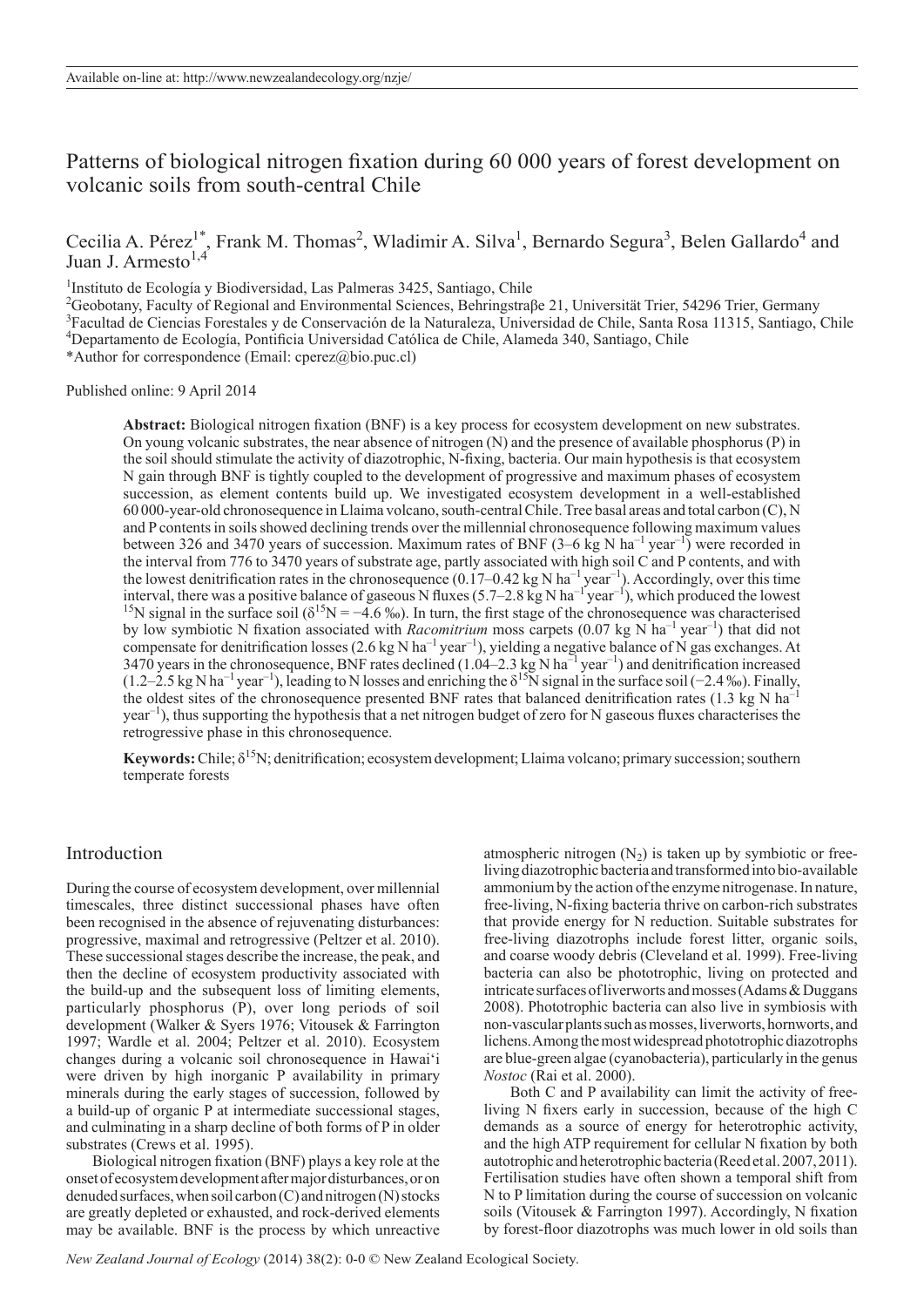in younger volcanic soils (Crews et al. 2000). Likewise, in a 15-year study, P fertilisation applied to the floor of Hawaiian forests increased the abundance of epiphytic cyanolichens, hence strongly enhancing BNF (Benner & Vitousek 2012). That study suggests that increased P limitation during the retrogressive phase of succession could also cut down symbiotic N fixation in the epiphytic layer.

Biogeochemical theory predicts that the chemical forms of biologically available nutrients (accessible for plant or microbial uptake) in the soil solution are subjected to massive gaseous and hydrological losses after major disturbances. Such losses tend to decline during the successive phases of ecosystem development if disturbances are low or absent. This happens because limiting elements are increasingly retained within the ecosystem and accumulated in plant and microbial biomass, up to an equilibrium point during late succession, where element outputs (losses) equal inputs or gains (Vitousek & Reiners 1975). The validity of this traditional equilibrium view of succession is restricted to biologically controllable element pools in the soil, which in the case of N are the product of two main input and output processes, biological N fixation and denitrification (Hedin et al. 2003; Menge 2011). In this regard, studies of millennial chronosequences on volcanic soils in Hawai'i have documented hydrologic N losses and denitrification rates (Hedin et al. 2003) by recording an increase in the 15N isotopic signal in ancient successional soils (Martinelli et al. 1999). Such N losses in the absence of significant rejuvenating disturbances characterise the retrogressive phase of ecosystem development. Accordingly, substrate age is a key variable that could affect  ${}^{15}N$  accumulation or depletion patterns during succession. In the long-term chronosequences that have been studied, older soils tend to exhibit higher  $\delta^{15}N$  values than younger or early successional soils that have lower N losses (Vitousek et al. 1989; Brenner et al. 2001; Hobbie & Högberg 2012).

A study of a millennial soil chronosequence on Llaima volcano, Chile (Gallardo et al. 2012), showed that the total contents of C, N and P were extremely low in young volcanic soils on historical lava flows (less than 60 years old). For these elements, a progressive accumulation phase followed, reaching a peak between 320 and 770 years of ecosystem development, which was followed by strong declines in  $C$ , N, and P in soils older than 40 000 years BP, which could be interpreted as the retrogressive phase of ecosystem development (Gallardo et al. 2012).

Accepting that C and P are both limiting elements for the occurrence of BNF in soils, and particularly P for epiphytes, the present study addresses the hypothesis that the occurrence of N fixation during ecosystem succession should be coupled to the changing patterns of soil contents of these two elements through the chronosequence. Patterns of BNF and element content in soils should change in concert through the hypothetical progressive, maximal, and retrogressive phases of ecosystem development on volcanic soils. Moreover, these coupled trends should be more evident for heterotrophic free-living soil bacteria, as they depend more directly on soil nutrient status than autotrophic cyanolichens in the epiphytic layer. Based on current knowledge of successional patterns on volcanic substrates (Crews et al. 1995), the progressive and maximal phases of ecosystem development should be associated with a positive N balance due to increased retention within the ecosystem, and because N inputs via BNF should be higher than hydrologic and gaseous N losses, which are larger in early- and mid-succession. In turn, the hypothetical retrogressive phase should be characterised by a negative ecosystem N balance, as losses via denitrification and hydrologic pathways tend to increase in older ecosystems. Due to the higher N losses expected for the retrogressive phase, we expect a concomitant increase in the <sup>15</sup>N signal of soils. To test these hypotheses, we estimated the basal area of woody plants, analysed the soil concentrations of C, N and P and  $\delta^{15}$ N ratios, and determined rates of N fixation and denitrification at volcanic sites with different soil age along a chronosequence near Llaima Volcano at the western slopes of the Andes in south-central Chile.

# Study site and methods

One of the most active volcanoes in southern South America is the Llaima volcano (38º41′ S; 71º43′ W) in south-central Chile, for which more than 50 significant eruptions have been historically documented since 1640. Geological records of volcanic activity in this area date back to the late Pliocene (Naranjo & Moreno 2005) and have been fairly continuous. The lavas from Llaima volcano consist of basaltic andesite without significant differences in the chemical composition of rock minerals among eruptions. The present study was conducted on the eastern flanks of Llaima volcano in Conguillío National Park,whereseveral volcanic outflows of different ages are found in the area at a spatial scale of c. 90  $\text{km}^2$  (Fig. 1). We selected seven different volcanic soil formations, which have developed vegetation for different periods of time from the mid-Pleistocene to the present (Fig. 1; Table 1). These areas provide a representative sample of stages of ecosystem development on volcanic substrates. The dominant vegetation is broad-leaved rainforest, under a temperate climate, with Mediterranean influence due to the drier summer months (December–February) and because c. 70% of the 1945 mm of mean annual precipitation falls in the autumn and winter months. Meteorological records maintained for 43 years, 22.5 km north of the study site, indicate an annual average temperature of 8.6°C (di Castri & Hajek 1976).

In the Andes of south-central Chile, the canopy of oldgrowth rainforests is dominated by different evergreen and deciduous species of *Nothofagus* trees, which constitute mixed communities with the broad-leaved conifer *Araucaria araucana*. The native bamboo, *Chusquea culeou,* dominates the forest understorey. Mid-elevation *Nothofagus* forests are species-rich and productive, with a multi-aged structure and complex vertical profile. Forests often regenerate after catastrophic disturbances such as earthquake-triggered landslides on steep slopes, and volcanism (Pollmann 2003). A diverse flora of epiphytes is found in the forests, with the presence of foliose cyanolichens such as *Pseudocyphellaria*, *Nephroma* and *Peltigera,* all of which have symbiotic associations with N-fixing *Nostoc.* Two shrub species, *Discaria chacaye* and *Colletia spinosissima*, both Rhamnaceae, which are present in the early and late stages of succession, respectively, have actinorhizal associations with N-fixing *Frankia*. Further description of vegetation development patterns on volcanic substrates is provided by Gallardo et al. (2012).

### **Assessment of basal areas and determination of soil C, N, and P**

To isolate the variable successional time from other confounding effects on soil pedogenesis, such as exposure to westerly winds and topography, we restricted the study to seven sites on the eastern slopes and mid-elevation areas of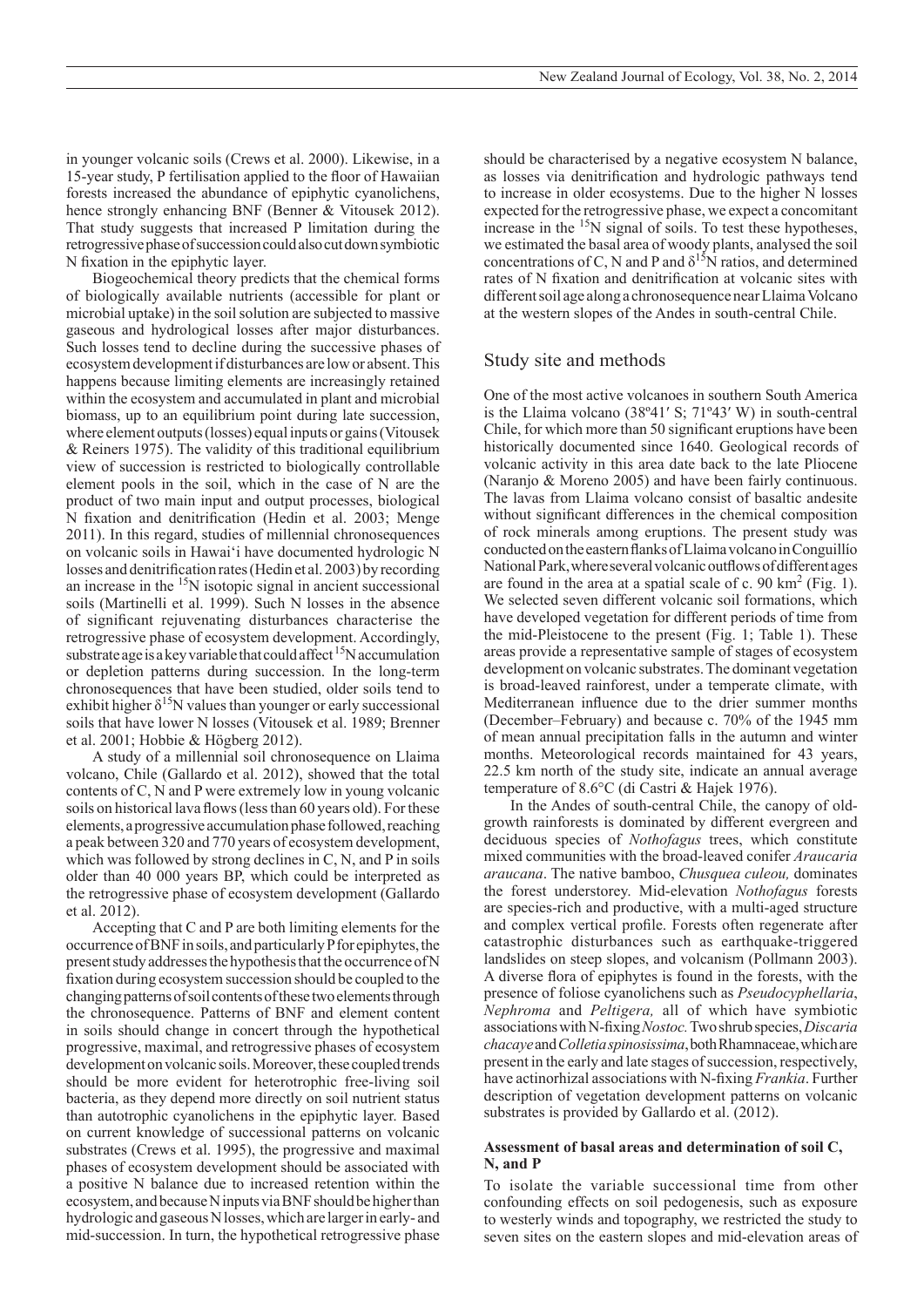

**Figure 1.** Map of the study area. Abbreviations (after Naranjo & Moreno 2005) indicate volcanic soil ages, which are also given in Table 1. (Modified after Gallardo et al. 2012.)

**Table 1.** Site codes and substrate ages (after Naranjo & Moreno 2005) for the different ecosystem developmental stages (numbered 1 to 7, column 2) in the Llaima volcano chronosequence. Site elevations above sea level, soil carbon:nitrogen (C:N) ratios, and available contents of ammonium  $(NH_4)$ , nitrate  $(NO_3)$  and phosphorus (P) in surface soils of each study site are shown in columns 4–8. Values are means  $(\pm 1 \text{ SE})$  ( $n = 6$  per site).

| Site code                     | Developmental stage | Soil age<br>(years BP) | Elevation<br>(m a.s.l.) | Soil C:N | $NH4-N$<br>(mg/kg) | $NO3-N$<br>(mg/kg) | Available P<br>(mg/kg) |
|-------------------------------|---------------------|------------------------|-------------------------|----------|--------------------|--------------------|------------------------|
| $L$ IH $-1$                   |                     | 260                    | 875                     | 15.7     | 6.7                | 3.4                | 5.8                    |
|                               |                     |                        |                         | (0.91)   | (1.7)              | (0.6)              | (0.3)                  |
| $L$ lf3                       | $\overline{2}$      | 326                    | 1002                    | 21.05    | 150                | 22.7               | 32.8                   |
|                               |                     |                        |                         | (0.5)    | (34)               | (6.0)              | (3.1)                  |
| L <sub>1</sub> f <sub>2</sub> | 3                   | 776                    | 1148                    | 27.11    | 10.5               | 5.9                | 24.1                   |
|                               |                     |                        |                         | (0.77)   | (4.3)              | (0.5)              | (5.2)                  |
| Llf1                          | 4                   | 3470                   | 1196                    | 25.87    | 18.5               | 10.0               | 12.5                   |
|                               |                     |                        |                         | (1.03)   | (4.7)              | (3.0)              | (1.6)                  |
| Llic                          | 5                   | 12 760                 | 1266                    | 29.93    | 23.5               | 6.7                | 31.7                   |
|                               |                     |                        |                         | (1.96)   | (5.5)              | (0.8)              | (5.0)                  |
| L12                           | 6                   | 40 000                 | 1016                    | 25.83    | 31.7               | 7.7                | 19.1                   |
|                               |                     |                        |                         | (0.93)   | (5.2)              | (1.6)              | (2.0)                  |
| L11                           | 7                   | 60 000                 | 940                     | 22.39    | 55.2               | 9.0                | 13.3                   |
|                               |                     |                        |                         | (0.67)   | (4.8)              | (2.5)              | (0.8)                  |

the Llaima volcano (Fig. 1). Unfortunately, selection criteria reduced the possibility of finding a larger number of replicate sites with the same geological formation and substrate age. In the face of the inevitable problem of replication due to sampling of one site per substrate age, we were more interested in documenting long-term patterns of ecosystem change through the chronosequence than in assessing specific differences among sites.

During the spring of 2009, in each of the seven study sites selected on the Llaima volcano, we established three circular plots of 13-m diameter (0.053 ha), separated from each other by at least 100 m in order to minimise, as far as possible, the homogenising effect of pseudo-replication. Within each circular plot, all trees > 5 cm in trunk diameter at breast height (1.3 m from the ground) were measured to estimate tree basal areas per species and site, which were used as a proxy for aboveground biomass. During spring of 2009 and 2010, two soil

samples from the surface soil  $(A_h \text{ horizon}, 0-10 \text{ cm depth})$ were taken from within each of the three plots, at random locations separated by at least 10 m from each other, making a total of six soil samples per site. Soil samples were taken with a shovel and put into ziplock bags for transportation to the laboratory.

A subsample of each soil sample was sieved (2-mm mesh size), ground and dried for determination of total C and N by flash combustion in a Carlo Erba NA 2500 Elemental Analyser (Thermo Fisher Scientific, Milan, Italy). Total phosphorus from soil samples was extracted in a concentrated sulphuric acid – water – peroxide solution in a Digesdahl® Digestion apparatus (Hach, Colorado, USA) and determined colorimetrically using molybdenum-blue (Steubing & Fangmeier 1992). Plant-available P was extracted from sieved fresh soils by the Calcium-Acetate-Lactate method (CAL) and determined colorimetrically by the molybdenum-blue method (Steubing  $\&$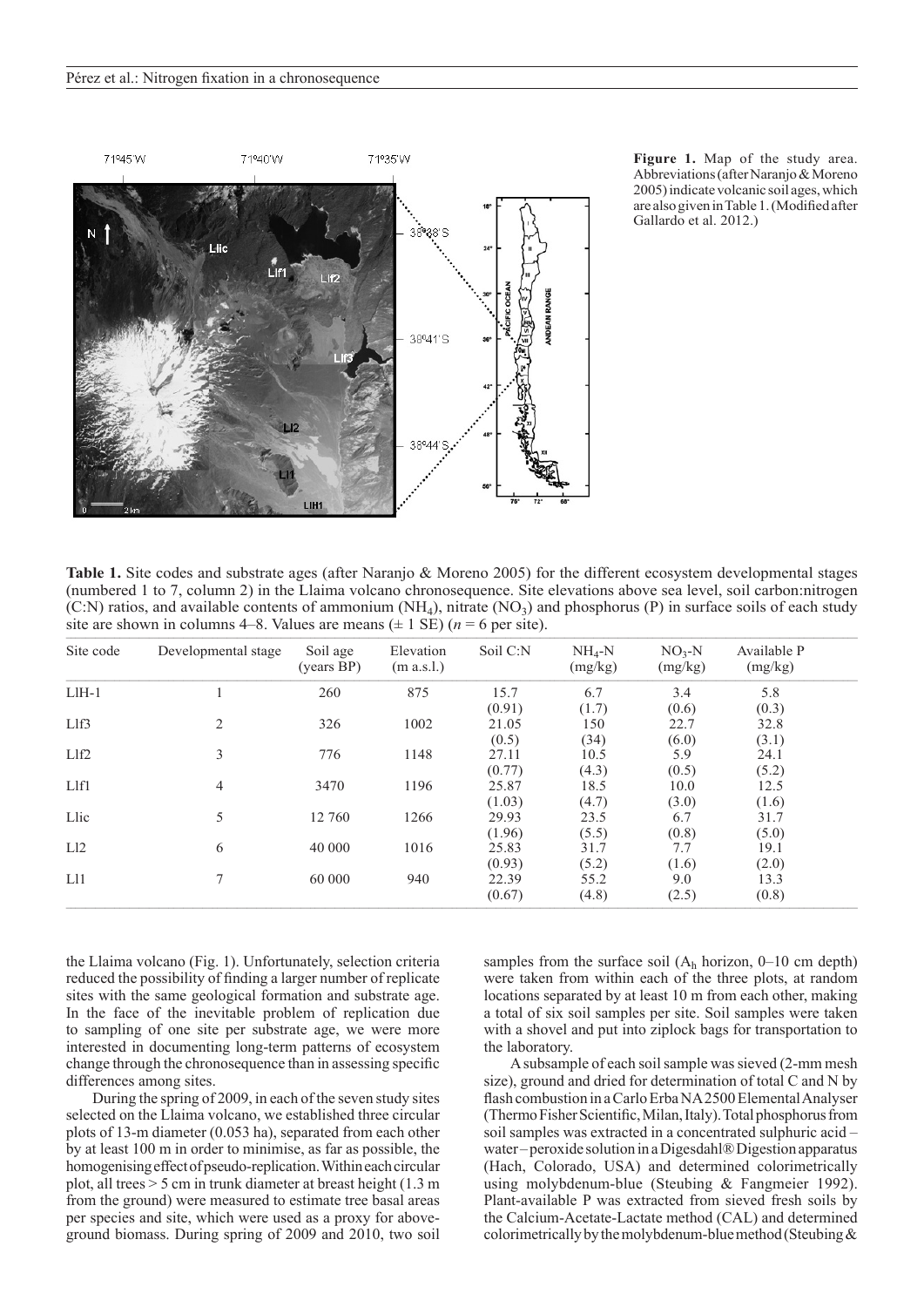Fangmeier 1992). Additional subsamples of sieved fresh soils were extracted in a  $0.021$  mol/L KAl(SO<sub>4</sub>)<sub>2</sub> solution (1:4) to determine ammonium and nitrate concentrations by means of fractionated steam distillation (Pérez et al. 1998). This method has been used as a standard for acidic forest soils (Runge 1974; Gerlach 1978), because colorimetric determination methods can interfere with the high concentrations of coloured organic acids in these soil types.

## **Samples for N fixation**

Nitrogen fixation was estimated using the acetylene reduction assay (ARA, see below) after laboratory incubation of mixed samples of recently fallen litter collected from the same two sampling points per plot that were used for soil sampling at the seven study sites during spring 2009, 2010 and 2011. Epiphytic foliose lichens were sampled from the main trunks and branches of randomly selected host trees in forests from successional stages 2–7 (Table 1), during spring 2010 and 2011, and then incubated in the laboratory to estimate N fixation. Soil carpets of the pioneer moss *Racomitrium lanuginosum* were sampled from surfaces of historical lava flows belonging to developmental stage 1 (Table 1). Additionally, in each of the two sampling points per circular plot, two cores from surface mineral soil  $(A_h \text{ horizon}, 0-5 \text{ cm} \text{ soil depth})$  were taken using 80-cm<sup>3</sup> PVC tubes and put into ziplock bags ( $n = 6$  per study site) for laboratory incubation and ARA. Additionally, during the spring of 2012, in situ ARAs were conducted at seven randomly selected points in each study site, for comparison with lab estimates. For field measurements, samples from the  $O<sub>l</sub>$  and  $A<sub>h</sub>$  soil horizons, and epiphytes, were collected and incubated separately.

To estimate the biomass of foliose lichens growing as epiphytes in each forested study site, we selected two trees of each diameter class: 5–15 cm, 15–25 cm, and >25 cm (*n*=6 per site). A 15 cm wide low-density polyethylene belt was placed around the tree trunk at 1.3 m above the ground and at the base of each tree. All foliose lichens growing within these belts were removed and put into zip lock bags. Samples of foliose lichens growing on trees were taken to the laboratory and a subsample was dried at 70°C for at least 48 h for dry weight determination. Epiphyte dry weights were first calculated on a per area basis (i.e. within each 15-cm-wide belt), then averaged over both tree heights to obtain a final biomass value per tree and six samples of epiphytic biomass per site.

In each of the two soil sampling points per circular plot, the plant necromass of the  $O<sub>l</sub>$  soil horizon was determined by collecting fine litter from  $15 \times 15$  cm squares ( $n = 6$  per successional site). The same method was used to collect samples of *Racomitrium lanuginosum* from historical lava flows. Samples were then taken to the laboratory and dried at 70°C for at least 2 days for dry weight determination. Possible actinorhizal associations of vascular plants such as *Discaria* and *Colletia* were not investigated in the present study.

### **Biological nitrogen fixation and denitrification measurements**

To focus on ecosystem development and to control for seasonality and small-scale spatial variation in substrate conditions, we conducted all assays in the laboratory at a constant temperature of c. 22°C (a typical summer temperature in the study area). Both epiphytic lichens and litter samples were hydrated prior to the assays to c. 60–70% water content. During the sampling periods (austral spring), several consecutive rainless days may occur because of the Mediterranean climate

influence, and hence water contents of the litter layer and epiphytic lichens can often drop to less than 25% in the study sites (Appendix 1). Under such conditions nitrogenase activity can be drastically diminished (Gundale et al. 2009; Jackson et al. 2011), especially in contrast to laboratory incubations. Therefore, an additional experiment was performed in situ in spring 2012 to assess how estimates of nitrogenase activity based on laboratory incubations differed from the actual values in the field. Field assays were conducted during November 2012 (austral spring). Seven random samples of three communities of N-fixing organisms (epiphytic foliose lichens, plant litter, and mineral soil) were taken from each of the seven stands in the chronosequence. Substrate samples were deposited inside hermetic 500-ml glass jars for acetylene reduction assays (see below) and placed on the forest floor. One gas sample per jar was taken every day for two consecutive days and injected inside 4-ml BD Vacutainers® for subsequent lab analysis.

Estimates of BNF using ARA followed the procedures described by Myrold et al. (1999). In the laboratory, one homogenised sample per site, representing each of two N-fixing community types (litter and epiphytic lichens), and six soil cores per site were placed for up to 2 days inside hermetically-sealed 500-ml glass jars containing a mixture of air and acetylene (10% v/v). An additional subsample per substrate was incubated without acetylene to serve as control. Gas samples were analysed for ethylene production using a Shimadzu gas chromatograph GC-8AIF (Tokyo, Japan) equipped with a steel column filled with Porapak<sup>™</sup> N adsorbent (Supelco®, 1 m  $\times$  ¼"stainless steel, 80–100 mesh) (Sigma-Aldrich) and an FID detector. Ethylene concentration in gas samples was determined from a calibration curve by diluting a 100-ppm ethylene standard from SCOTTY® analysed gases (Sigma-Aldrich). Acetylene reduction activity was estimated from the slope of the linear fit of the ethylene production curve over 2 days of incubation in 500-ml headspace and related to sample dry weight. Annual rates of N fixation per substrate type were estimated assuming a conversion factor of one-third of the acetylene reduction rate, multiplied by the sample biomass (Zuberer 1998).

Denitrification rates were estimated using the acetylene inhibition assay in intact soil cores (Groffman et al. 1999). Soil samples ( $n = 6$  per successional site) were placed in 500ml hermetic glass jars and incubated for 6 h under a  $10\%$  v/v acetylene atmosphere at c. 22°C, with the average soil moisture in the field (c*.* 60% water content for most sites, except for the youngest substrate in the chronosequence, with c. 30% soil moisture). Gas samples were taken after 2 h and 6 h. The N<sub>2</sub>O concentration in gas samples was determined using a Shimadzu gas chromatograph (Tokyo, Japan) equipped with a Porapak Q™ (80–100 mesh) column (Sigma-Aldrich) and electron capture detector. The calibration curve was prepared by diluting 1-ppm nitrous oxide standard from SCOTTY® analysed gases (Sigma-Aldrich). Denitrification rates were estimated from  $N_2O-N$  concentration differences between samples taken after 2 h and 6 h of incubation and related to an area basis. All laboratory analyses and assays were performed at the Biogeochemistry Laboratory, Pontificia Universidad Católica de Chile.

A partial ecosystem N budget, restricted to only gaseous exchanges of N driven by soil microbial processes, was estimated for each of the seven successional sites. Calculations considered inputs to the ecosystem via BNF on the basis of N fixation rates measured for the different N-fixing community types in lab assays, minus gaseous N outputs via denitrification from soil samples.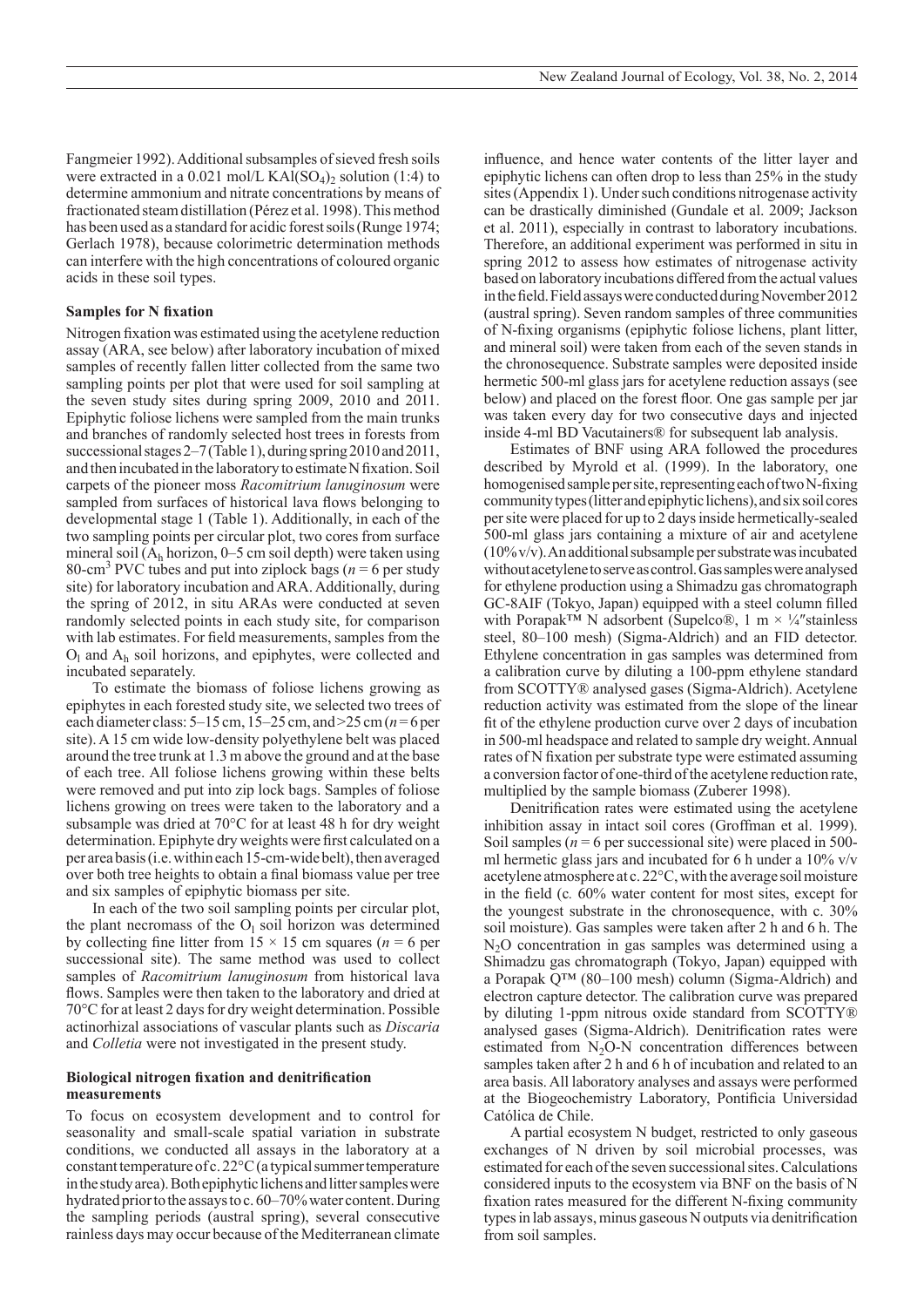Natural abundances of  $15N$  in soils of the seven successional sites were determined from one soil sample per circular plot  $(n=3$  per site) and expressed as  $\delta^{15}N$  ( $\frac{\delta}{\delta}$ ), according to the following equation:

 $\delta^{15}N = 1000([R_{sample}-R_{air}]/R_{air})$ , where  $R = {}^{15}N/{}^{14}N$ .

Soil samples (from the first 10 cm) for determination of isotope ratios were taken in November (austral spring) of 2010, sieved (2-mm mesh size), dried at 70°C, and then ground. Determinations were made in a Thermo Delta V Advantage isotope ratio mass spectrometer (Thermo Fisher Scientific, Waltham, MA, USA) at the Department of Geobotany, University of Trier, Germany. The average standard deviation of  $\delta^{15}N$  (versus air N<sub>2</sub> as standard) is <0.05 $\%$ <sub>00</sub>.

### **Statistical analyses**

For 2009 and 2010, data are averages of two samples (either for litter, soil or epiphytes) taken from each of three circular plots per successional site, making a total of three mean values per site in the chronosequence. One-way ANOVAs were used to assess the effect of ecosystem developmental stage (1–7), on the following dependent variables: total tree basal area, total contents of soil C, N and P, total BNF (adding all N-fixing community types tested), denitrification rates from soils, partial budget for gaseous N fluxes, and  $\delta^{15}N$  (isotopic ratios) in soils. Due to the low number of replicates per site in the chronosequence  $(n=3)$ , ANOVAs with 1000 permutations were applied (Legendre & Legendre 1998). Aposteriori Tukey's tests were used to assess the significance of the differences among successional sites. A confounding effect of elevation on the chemical properties of soils was discarded as the coefficient of determination between elevation and soil age was 0.025.

To assess the effect of three main N-fixing community types (litter layer: O<sub>l</sub> horizon; mineral soil: A<sub>h</sub> horizon; foliose lichen epiphytes) on the rates of BNF in each successional



stage, one-way analysis of variance (ANOVA) was applied after Box–Cox transformation of the data, to correct for variance heterogeneity when needed (Cheng & Lockhart 1997). Aposteriori Tukey's tests were used to assess the significance of the differences among N-fixing community types. One way-ANOVA was used in order to test the null hypothesis that lab and field means of acetylene reduction activity in each of the three N-fixing community types were equal. In the case of the epiphytic community when variances were heterogeneous and with an unequal sample size, we applied the Welch test (Quinn & Keough 2002). Probabilities of 0.05 or less were considered statistically significant. All statistical analyses were conducted using R 2.5.1 software (R Development Core Team 2012). Permutations were performed with function "anova.1way", freely available (not included in a package) on http://adn.biol. umontreal.ca/~numericalecology/Rcode/.

## Results

Stage 1 of ecosystem development is dominated by isolated individuals of the conifer *Austrocedrus chilensis*, the Proteaceae *Lomatia hirsuta* and the evergreen *Nothofagus dombeyi* (Fig.2)*.* During stage 2 a closed canopy is exclusively dominated by the deciduous species *Nothofagus alpina*, and towards more advanced stages, *Araucaria araucana* codominates either with the deciduous *Nothofagus antarctica* in the understorey at stage 3 or with the evergreen *N. dombeyi* in the upper canopy at stage 4 at the maximum stage of total tree basal area (Fig. 2). The deciduous *Nothofagus pumilio* and the evergreen *N. dombeyi* codominate with *A. araucana* at developmental stage 5 (Fig. 2). Finally, during developmental stages 6–7, several evergreen angiosperms such as the Asteracean tree *Dasyphyllum diacanthoides*, *Lomatia hirsuta*, *Raukaua laetevirens* and *Aristotelia chilensis* dominate the understorey

> **Figure 2.** Changes in basal area of woody species present in the seven ecosystem developmental stages in the 60 000-year successional chronosequence of Llaima volcano in Conguillío National Park, Chile. Ecosystem developmental stages (1 to 7) are defined in Table 1. Plotted values are means ( $n = 3$  plots per site)  $\pm$  one standard deviation. Ac: *Austrocedrus chilensis*, Lh: *Lomatia hirsuta*, Nd: *Nothofagus dombeyi*, Nal: *Nothofagus alpina*, Md: *Maytenus distichia*, Pa: *Prumnopitys andina*, Aa: *Araucaria araucana*, Nan: *Nothofagus antarctica*, Np: *Nothofagus pumilio*, Dd: *Dasyphyllum diacanthoides*; Ach: *Aristotelia chilensis*, Rl: *Raukaua laetevirens*, Mm: *Maytenus magellanica*, Ea: *Escallonia alpina*, Ec: *Embothrium coccineum*, No: *Nothofagus obliqua*, Cs: *Colletia spinosissima*.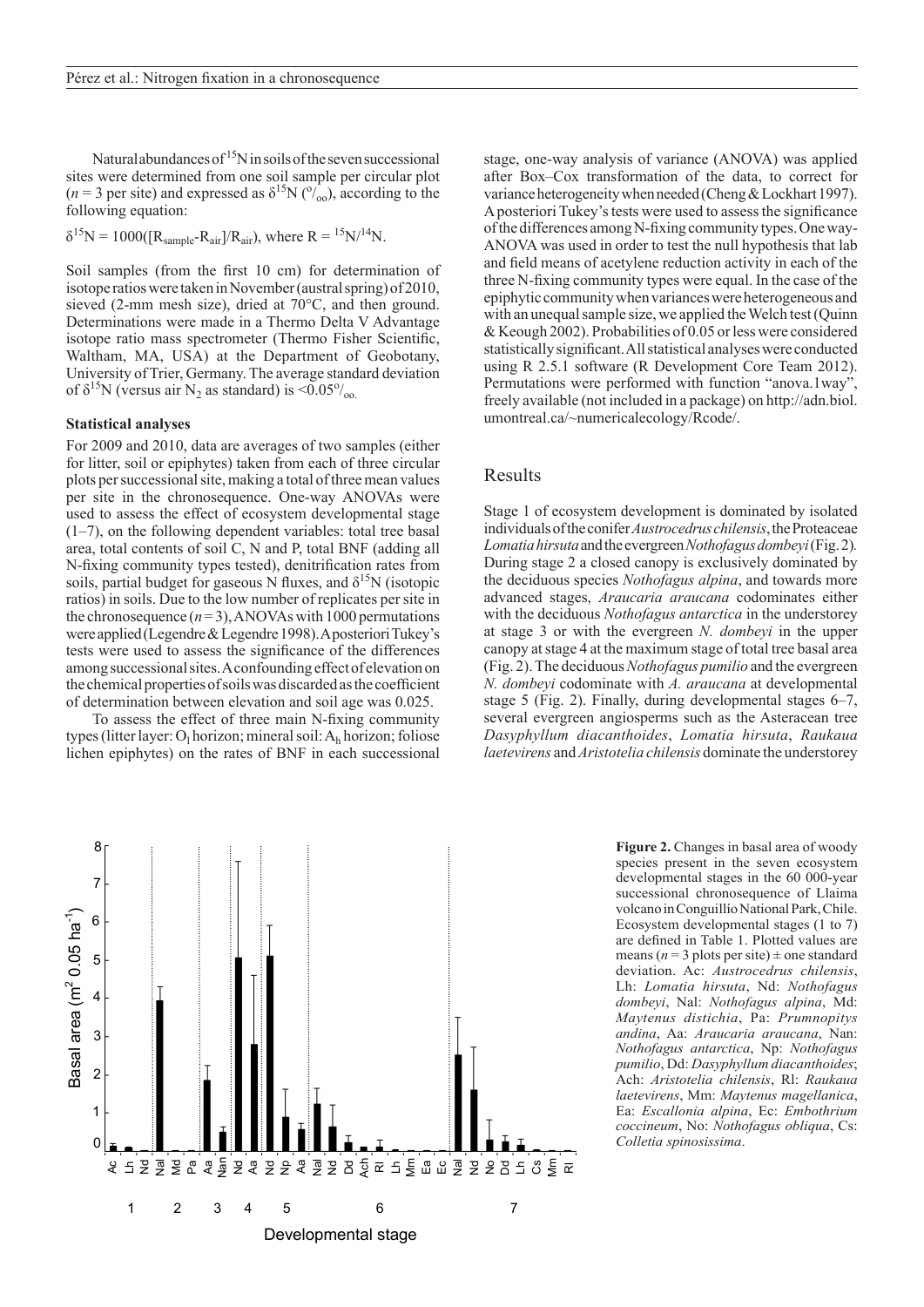with *N. alpina*, the deciduous *N. obliqua* and *N. dombeyi* in the upper canopy, resulting in higher tree species richness (Fig. 2).

The initial soil developmental stage, a 260-year-old lava flow in the Llaima volcano chronosequence, presented the lowest soil C:N ratio and the minimum available N and P concentrations in surface soils (Table 1). We found statistically significant differences among successional sites, representing different ecosystem developmental stages in the chronosequence, for all the dependent variables measured: tree basal areas, total soil carbon contents, N and P concentrations in soils, total N fixation, denitrification rates in soils, balanced N inputs from gaseous exchanges, and  $\delta^{15}$ N in soils (Table 2).

Maximum tree basal area occurred at stage 4 of forest ecosystem development in this chronosequence (Fig. 3a), which is represented by a substrate age of 3470 years. Total soil C (Fig. 3b), N (Fig. 3c), and P (Fig. 3d) contents reached maximum values at ecosystem stages 2 and 3, corresponding to substrate ages of 326 and 776 years respectively. Soil contents of all three elements declined in older soils except for a slight increase in the latest successional stage, but only for N and P.

Overall, BNF showed an increasing trend from early succession up to an age of 776 years of stand development (ecosystem stage 3). After this maximum, BNF declined in stands older than 3470 years (Fig. 4a) and remained rather low in advanced stages of the chronosequence. In all ecosystem stages in the chronosequence, there were significant differences among N-fixing community types (Table 3), but the most important N-fixing community type was not the same in all ecosystem stages (Fig. 4b). For example, in ecosystem stage 3, when BNF reached the highest rates, lichen epiphytes with symbiotic blue-green algae presented higher rates of N fixation than forest soil and litter (Fig. 4b). In most other stages in the chronosequence, however, characterised by lower rates of BNF, mineral soil samples presented the highest rates of N fixation. All N-fixing community types presented similar trajectories across the chronosequences, with maximum values for ecosystem stage 3 (Fig. 4b) and low values for other stages, except for foliose lichen epiphytes that presented a secondary peak in old stands.

Denitrification rates in forest soils were maximal for the youngest stage in the chronosequence (most negative values representing higher gaseous N losses, Fig.4c). One of the oldest ecosystem stages, stage 6, had also high rates of denitrification

**Table 2.** Results of one-way ANOVA to assess the differences in tree basal areas, soil contents of total carbon  $(C_t)$ , nitrogen  $(N_t)$  and phosphorus  $(P_t)$ , denitrification rates, balance of gaseous fluxes of N, and  $\delta^{15}$ N signal in surface soils for seven ecosystem stages from the Llaima volcano chronosequence. Analyses indicated significant differences among stages in the chronosequence for all dependent variables.  $\mathbf{r}_1$  , and the set of the set of the set of the set of the set of the set of the set of the set of the set of the set of the set of the set of the set of the set of the set of the set of the set of the set of the set

| Dependent variables | $F_{6,14}$ |          |  |
|---------------------|------------|----------|--|
| Basal area          | 132.6      | < 0.0001 |  |
| $C_{t}$             | 26.31      | < 0.0001 |  |
| $N_{t}$             | 41.2       | < 0.0001 |  |
| P,                  | 29.19      | < 0.0001 |  |
| <b>Total BNF</b>    | 46.17      | < 0.0001 |  |
| Denitrification     | 18.23      | < 0.0001 |  |
| N budget            | 41.2       | < 0.0001 |  |
| $$15$ NI            | 4.01       | 0.0171   |  |



**Figure 3.** Tree basal area and total element concentrations of seven ecosystem developmental stages in the 60 000-year successional chronosequence of Llaima volcano in Conguillío National Park, Chile: (a) tree basal area, (b) soil carbon, (c) soil nitrogen, (d) soil phosphorus. Different letters above data points indicate significant differences among ecosystem developmental stages (Tukey's test,  $P < 0.05$ ). Plotted values are means ( $n = 3$  per site)  $\pm$  one standard deviation.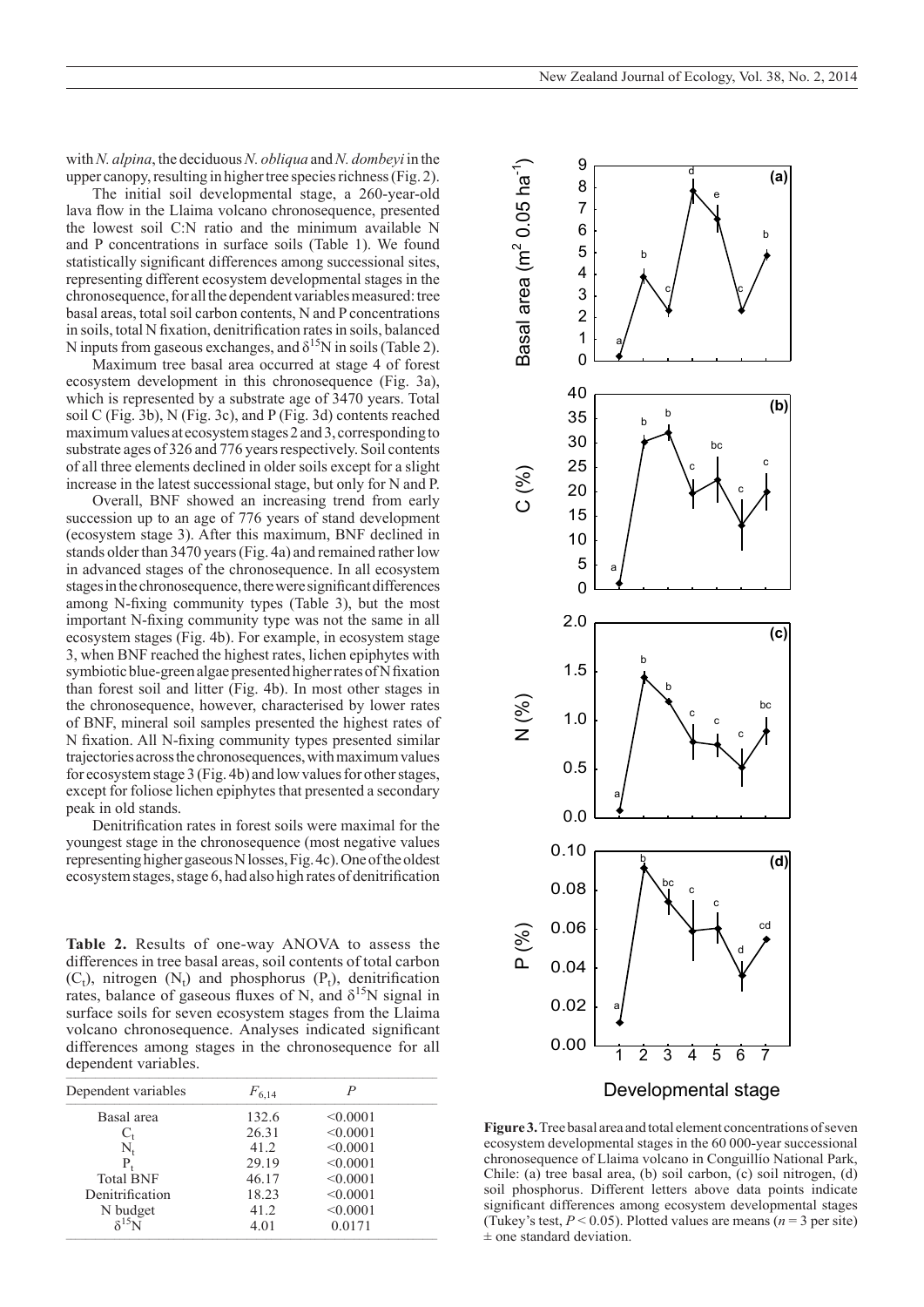

(Fig. 4c). The partial budget for N gaseous fluxes of nitrogen, after subtracting denitrification losses from BNF inputs, was distinctly negative for stage 1 in the chronosequences (Fig.4d), on the youngest volcanic substrate. A positive balance regarding gaseous N fluxes characterised chronosequence stages between 326 and 3470 years, with the most positive value recorded for ecosystem stage 3, when BNF was maximal. For the three oldest stages in the chronosequence, the net gaseous N flux was slightly negative or zero (Fig. 4d).

Field rates of acetylene reduction measured for foliose lichen epiphytes or for litter samples were generally lower than rates measured in the laboratory (Welch *t*=−5.84, d.f. = 41.005,  $P < 0.0001$ ;  $F_{1,80} = 63.8$ ;  $P < 0.0001$ , respectively), with the exception of ARA values for the  $A_h$  soil horizon, which were similar in the lab and in the field  $(F_{1,81} = 1.956; P = 0.166)$ (Appendix 2). The litter layer of ecosystem stages 4 and 5 (3470 years and 12 760 years of substrate age, respectively) presented the highest acetylene reduction activities measured in the field. These substrate samples also presented the highest moisture contents (Appendix 1).

The <sup>15</sup>N isotopic signal determined for surface soils in the Llaima volcano chronosequence showed a declining (yet statistically insignificant) trend for ecosystem stages 1–3 and remained low at the intermediate stages  $3-5$  ( $\delta^{15}N = -4.7\%$ to −4.5‰). In the surface soils of the oldest stage 7 of the chronosequence, <sup>15</sup>N was significantly enriched  $(\delta^{15}N =$ −2.4‰) in relation to stage 3 (Fig. 5).

# Discussion

## **Changes in tree basal area and soil element concentrations**

A significant decline in tree basal area took place in the two oldest ecosystem stages of the Llaima volcano chronosequence (substrates 40 000–60 000 years old), which suggests a postvolcanism soil development pattern that culminates in a

**Table 3.** Results of one-way ANOVA to assess the effects of different N-fixing community types (litter, mineral soil, foliose lichen epiphytes) on rates of biological nitrogen fixation for each of seven developmental stages in the Llaima volcano chronosequence.

| $F_{2,6}$ |       |  |
|-----------|-------|--|
| 7.38      | 0.02  |  |
| 7.07      | 0.03  |  |
| 21.48     | 0.002 |  |
| 21.67     | 0.002 |  |
| 7.13      | 0.03  |  |
| 5.76      | 0.04  |  |
| 12.52     | 0.007 |  |
|           |       |  |

**Figure 4.** (a) Annual rates of BNF (all N-fixing community types) across all the developmental stages (1 to 7) in the chronosequence. (b) Annual rates of BNF for the litter layer (O<sub>l</sub> soil horizon), for the mineral horizon (A<sub>h</sub> soil horizon), for *Racomitrium lanuginosum* moss carpets (ecosystem stage 1 only), and for epiphytic foliose lichens (ecosystem stages 2–7). (c) Denitrification rates in the soil. (d) Partial ecosystem nitrogen balance (gaseous fluxes only) expressed as the difference between overall rates of BNF (gains) and denitrification (losses) for different ecosystem stages in the long-term chronosequence studied. Different letters above data points in plots (a), (c) and (d) indicate significant differences among developmental stages (Tukey's test, *P* < 0.05). For plot (b), different letters above data points for a given chronosequence stage indicate significant differences in N fixation rates among N-fixing community types. Values are means  $(n = 3$  per site)  $\pm$  one standard deviation.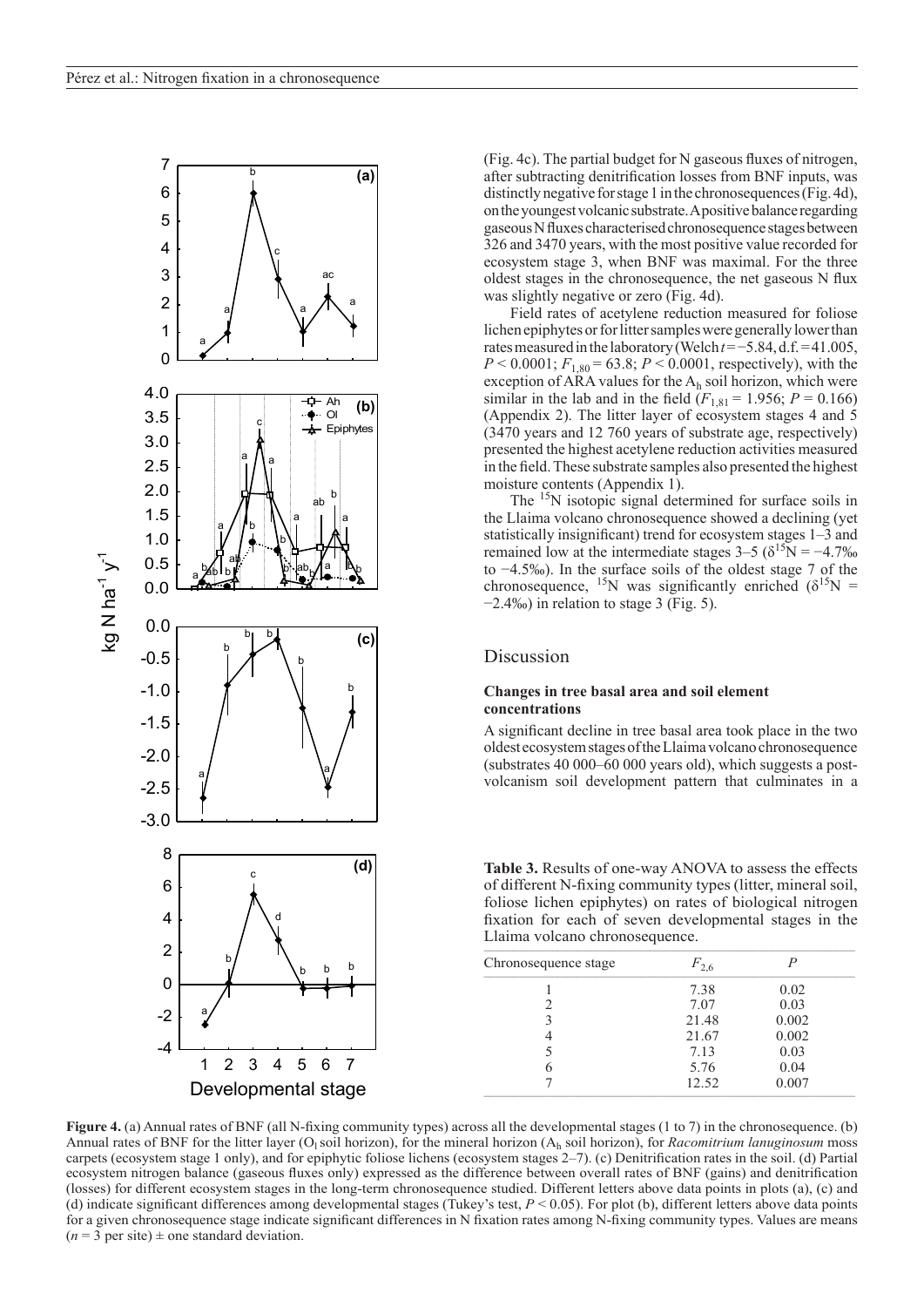

**Figure 5.** Natural abundance of <sup>15</sup>N in surface soils of seven developmental stages in the long-term chronosequence from the Llaima volcano. Different letters above data points indicate significant differences among ecosystem stages (Tukey's test,  $P \le 0.05$ ). Values are means ( $n = 3$  samples per site)  $\pm$  one standard deviation.

retrogressive phase, following the initial progressive phase characterised by the accumulation of biomass or basal area. Such a pattern of succession should be accompanied by latesuccessional depletion or reduction of nutrient availability in long-term chronosequences (Peltzer et al. 2010). Along our ecosystem development gradient, evergreen and deciduous *Nothofagus* species are indistinctively present; however, during the maximum basal area, at stage 4, deciduous species are absent. During the retrogressive phases 6 and 7, the conifers *Araucaria araucana* and *Austrocedrus chilensis* are completely lacking, although several evergreen angiosperm species are abundant in the understorey, resulting in higher tree species richness during retrogression. Comparing several long-term chronosequences, Wardle et al. (2008) documented a general decrease in tree species richness during retrogression, when P contents in soils are lower. On the other hand, high tree diversity in P-poor soils has been found in highly diverse tropical forests, which is explained by the high P use efficiency of functional groups (Kitayama 2005). In fact evergreen angiosperms that become dominant in the understorey of retrogressive phases at the Llaima chronosequence have leaves with higher N:P and C:P ratios (N:P=15.9  $\pm$  3.8, C:P=613  $\pm$  132) than deciduous species  $(N:P = 10.9 \pm 1.09, C:P = 163 \pm 50)$  and conifers  $(N:P = 10.6$  $\pm$  1.1, C:P = 519  $\pm$  82) suggesting a higher P limitation and higher P use efficiency for evergreen angiosperms that appear during retrogression (Gallardo et al. 2012).

In the Llaima volcano chronosequence, we recorded a strong decline in total contents of soil C, N and P starting from ecosystem stage 4 (3500 years old), which may be taken as evidence for rapid retrogression occurring from mid- to late stages of succession on these volcanic soils. Peltzer et al. (2010) document that successional patterns leading to retrogression can occur over quite different timescales, depending on ecosystem type, overall climate, geologic substrate origin, and disturbance regimes. Accordingly, maximum tree basal area that was recorded at ecosystem stage 4 (3500 years old) in the Llaima volcano chronosequence obviously has developed under conditions of moderate to strong nutrient limitation (Fig. 3).

Evidence from this successional study of the Llaima volcano chronosequence in south-central Chile is consistent with data from other studies on tropical and temperate forest successions on volcanic soils (Torn et al. 1997; Turner et al. 2007; Peña-Ramírez et al. 2009). In these examples of retrogressive ecosystem development, the marked declines in soil C and P in volcanic soils have been explained by declining contents of the non-crystalline minerals, i.e. amorphous allophanic soil minerals, which has been shown to play a decisive role in C (Matus et al. 2006) and P occlusion in Chilean Andisols (Borie & Zunino 1983), due to its transformation to crystalline minerals during pedogenesis.

### **Successional patterns of BNF and denitrification**

The overall pattern of biological nitrogen fixation that characterised the Llaima volcano chronosequence supports a general model of succession that can be described as having a distinctive progressive phase, with a marked peak of BNF in mid-succession (ecosystem stage 3), followed by sharp declines at about 3500 years of soil development in all N-fixing community types (Fig. 4). Such a pattern is consistent with the hypothesis of an early retrogressive phase of ecosystem development on soils of Llaima volcano, beginning at 3500 years. An initial progressive phase of ecosystem development follows a similar increasing trajectory for the rates of BNF and the contents of organic C and P in soils, with peaks at an intermediate successional stage. The hypothetical retrogressive phase of ecosystem development in the Llaima chronosequences is marked by pronounced declines in total soil C and P and BNF in soils older than 3500 years.

The similar trajectories of BNF by the different N-fixing community types (Fig. 4b) along the chronosequence of the Llaima volcano support the hypothesis that common factors become limiting for BNF as succession progresses, such as the observed decline in total soil C and P. In addition, we observed that N fixation rates estimated for foliose lichen epiphytes were increased by about two orders of magnitude after water addition to samples incubated in the laboratory. This observation led us to conclude that water may also be a major limiting factor for BNF by forest epiphytes, especially during seasonal droughts, a limitation that possibly will become more critical, according to current predictions of global trends in climate for the southern temperate region (Diffenbaugh  $\&$ Field 2013). The same argument could apply to the contribution to BNF of the litter layer, as acetylene reduction activity was nearly undetectable during dry spells in the field.

Estimates of overall inputs from heterotrophic N fixation (soil plus litter) in the Llaima volcano chronosequence for the peak of the progressive phase (about 800 years) are in the order of 3.0 kg N ha<sup>-1</sup>year<sup>-1</sup>, fitting well to known values of non-symbiotic N fixation reported for other temperate forests in the Northern and Southern hemispheres (0.01–12 kg N  $ha^{-1}year^{-1}$ ; reviewed by Reed et al. 2011). Forest litter alone showed maximum rates of heterotrophic N fixation of 0.97 kg N ha<sup>-1</sup>year<sup>-1</sup>, much lower than maximum rates reported (Crews et al. 1995) for the litter layer during the early phases of a Hawaiian forest chronosequence  $(1.25 \text{ kg N} \text{ ha}^{-1} \text{year}^{-1})$ . In the Hawaiian volcanoes the content of lithophilic elements, including sources of P such as slowly soluble calcium phosphates, is at its maximum during the early phases of succession, when available N is at its minimum level, which may explain the high rates of non-symbiotic N fixation recorded in early succession (Crews et al. 1995, 2000).

Successional patterns documented for this volcanic chronosequence in south-central Chile differ greatly from the patterns observed in post-glacial chronosequences in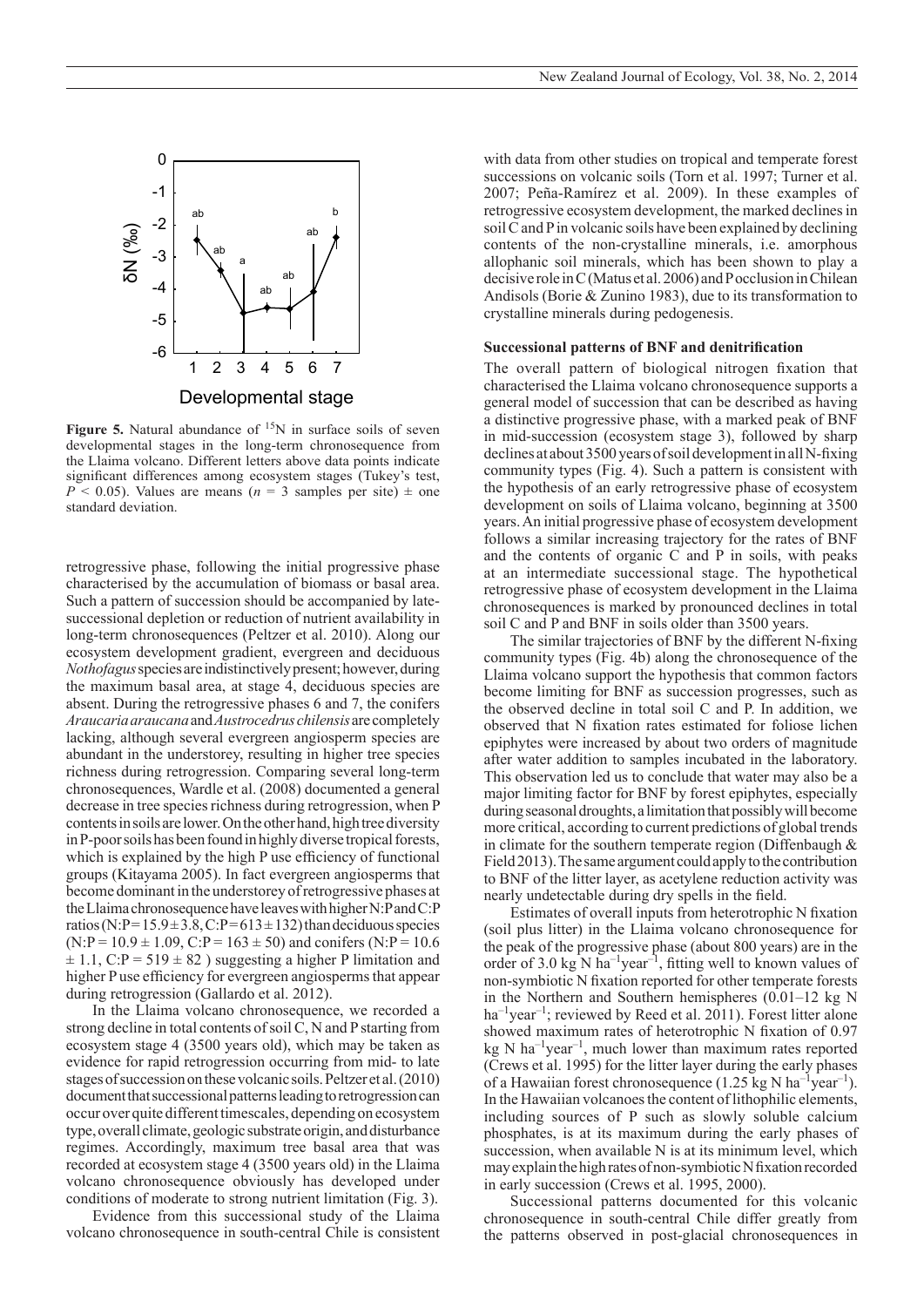New Zealand. Despite pronounced declines in all forms of P with stand age (Parfitt et al. 2005), heterotrophic N fixation did not drop significantly in the New Zealand chronosequences (Menge & Hedin 2009), even if a retrogressive phase is recognised. This contrasting successional pattern in BNF is probably due to the fact that C contents did not decline in advanced stages of succession in New Zealand (Richardson et al. 2004), providing a source of energy for heterotrophic diazotrophs.

Estimates of symbiotic-N-fixation inputs by foliose lichen epiphytes in the Llaima volcano chronosequence resemble values measured in New Zealand temperate rainforests (2 kg N ha–1year–1; Menge & Hedin 2009). Symbiotic N fixation follows the same pattern with successional age in both systems, reaching peak values at intermediate stages of ecosystem development (Fig. 4). In our study area, field rates of N fixation during rainy days in spring and summer will likely be similar to the ARA estimates from laboratory incubations. It can be predicted that rain pulses will stimulate episodic increases of N fixation by epiphytes in Chilean forests, in contrast to less variable rates in moister New Zealand rainforests. Although their contribution to N fixation was not evaluated in the present study, the presence of actinorhizal shrubs, such as *Discaria* and *Colletia*, in early- and late-successional stages in Chilean post-volcanic succession can potentially elevate estimates of N inputs via BNF during the early and late phases of ecosystem development.

Denitrification showed trends that were opposite to those of BNF across the chronosequence of sites in Llaima volcano (Fig.4). The successional stage that had the highest overall rate of N fixation (stage 3; 750 years of substrate age) also presented very low rates of gaseous N losses through denitrification. In accordance with our expectations, losses of biologically available forms of N due to denitrification processes in the forest soil tend to decline through the progressive and maximum phases of ecosystem development on the Llaima volcano. Losses of N increased again in the stands with higher substrate ages, leading to the establishment of conditions that bring up the retrogressive phase.

# **Balance of gaseous N inputs and outputs and δ15N patterns**

Our simple calculations of gaseous N exchanges during the initial stages of ecosystem development on the Llaima volcano, based on laboratory incubations, suggest that inputs of N through symbiotic N fixation by *Racomitrium* moss on denuded soils of recent lava flows are not sufficiently high to compensate for the substantial ecosystem N losses through denitrification in the same soils. This negative balance of ecosystem gaseous N inputs and outputs for the initial successional stage strongly suggests a lack of N retention in young soils from the Llaima volcano chronosequence. In contrast, during the progressive and maximum phases of ecosystem development in the Llaima volcano chronosequence, the rates of symbiotic N fixation by foliose lichen epiphytes, as well as by heterotrophic N fixers in the litter and mineral soil layers, tend to compensate and exceed basal denitrification rates, leading to substantial N accumulation in organic soil and biomass, with a positive budget of gaseous forms of N. Gaseous N inputs and outputs become balanced again in the advanced retrogressive stages in the chronosequence.

The pattern of increase in  $15N$  isotopic signal towards the older stages in the Llaima volcano chronosequence, after reaching its lowest value in mid-succession (Fig. 5), is consistent with trends reported for other temperate forest chronosequences with a retrogressive phase. One of the mechanisms that explain this late-successional enrichment in the heavier N isotope is the increment of mycorrhizal associations as succession progresses and nutrient limitation in soils becomes intensified. A second mechanism that could enhance  $\delta^{15}N$  in soils is the observed increase in gaseous N loss through denitrification during ecosystem development (Hobbie & Högberg 2012). Results of the present work give support to the second mechanism explaining the <sup>15</sup>N pattern along the Llaima chronosequence.

The data from the Llaima volcano chronosequence reveal that changes in the partial ecosystem N budget based on gaseous N inputs and outputs (Fig. 4d) follow approximately the opposite pattern of the natural abundance of  $^{15}N$  in forest soils (Fig. 5). During the progressive phase of succession, a depleted <sup>15</sup>N isotopic signal was associated with decreasing N losses via denitrification, to reach its lowest level in midsuccession. The hypothetical retrogressive phase can then be recognised by the significant  $\binom{15}{1}$  isotopic enrichment in millennial-old soils, which reflects enhanced N losses via denitrification and possibly organic N losses to stream waters (Houlton et al. 2006). High gaseous N losses are associated with the retrogressive phase of succession, which occurs in the oldest substrates in the Hawaiian forest ecosystem chronosequences (Hedin et al. 2003).

# Conclusions

Our main conclusion is that the pattern of BNF during ecosystem development on volcanic soils of the Llaima volcano, south-central Chile, is related to the strong patterns of C and P accumulation in soils up to mid-succession (Fig. 3). Accordingly, the subsequent decline in ecosystem development and sharp decline in BNF (Fig. 4) is related to a pronounced decline in total soil contents of C and P starting at approximately 3500 years of soil age. Moreover, this decline in C and P and drop in BNF is linked to growing denitrification rates. Our results support the prediction that post-volcanic succession in south-central Chile follows the general model of ecosystem development characterised by progressive, maximal, and retrogressive phases, as described for temperate and tropical long-term chronosequences (Peltzer et al. 2010). In support of the hypothesis, we provide evidence that N does not accumulate indefinitely in soil and biomass during ecosystem development. Old-growth stages in the Llaima volcano chronosequence appear to be at steady state with respect to gaseous N inputs and outputs, as BNF equilibrates denitrification outputs. During the hypothetical retrogressive phase, N should become limiting for ecosystem productivity because hydrologic losses of recalcitrant forms of N from soil humus (Perakis & Hedin 2002) largely surpass BNF rates. Such a condition of strong N limitation has been documented for old-growth *Nothofagus-*dominated forests occurring on Andisols in the southern Chilean and Argentinean Andes, where the main form of N loss in forest streams is dissolved organic N (Perakis & Hedin 2002). Although in the case of the Llaima volcano chronosequence, we lack data for non-biologically controlled, potential hydrologic outputs of organic nitrogen to streams or N inputs in precipitation, we assume that these vectors would be similar to values measured in other forested areas from south-central Chile (Perakis & Hedin 2002). Estimates of hydrologic vectors for the Llaima volcano forests would allow a more complete account of the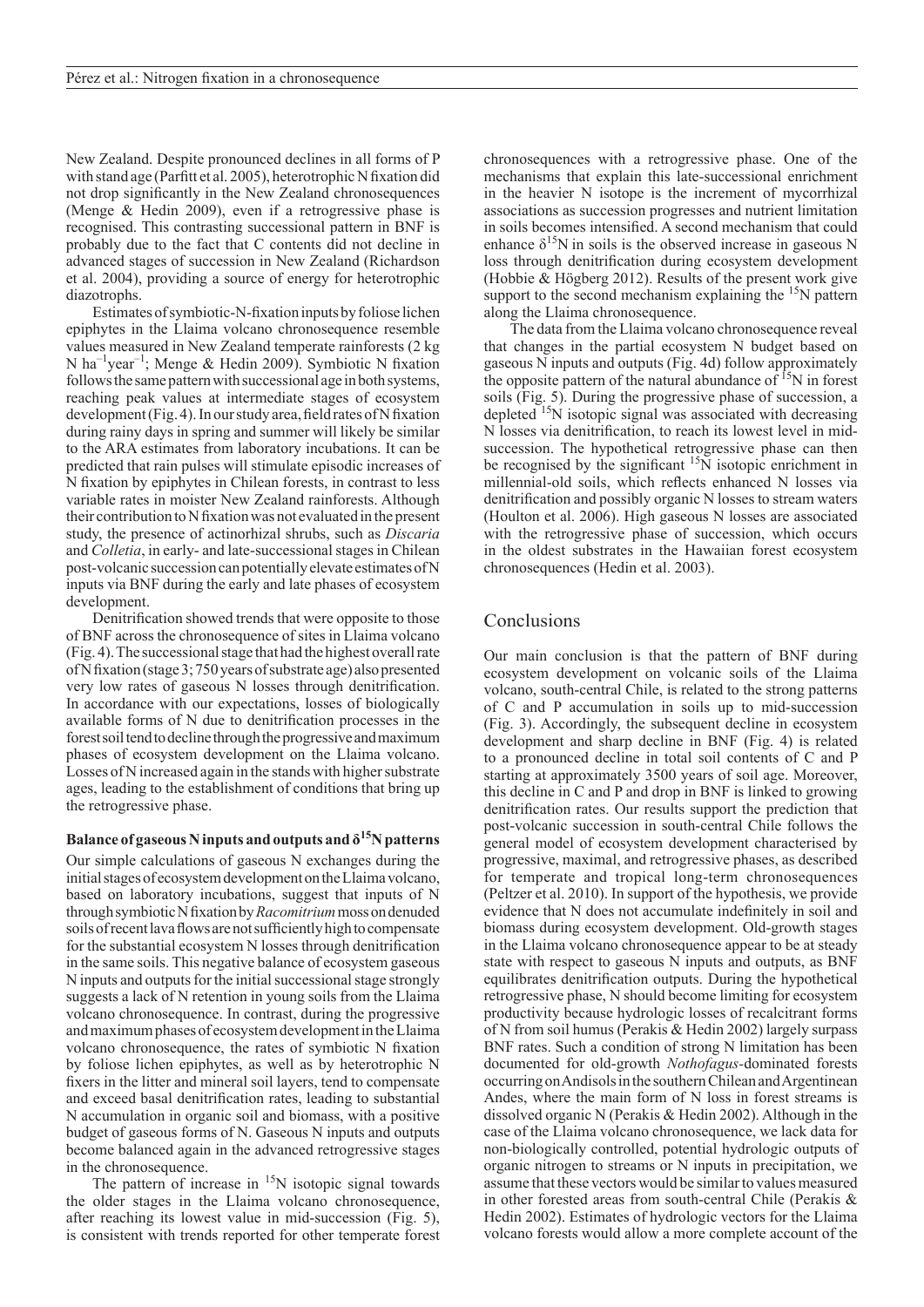ecosystem N budget, thus providing a better model for the mechanisms of N limitation during the retrogressive phase.

The retrogressive phase in the Llaima chronosequence may begin after 3500 years of substrate age, which is considered to be mid-succession. This early onset of retrogression is in contrast with studies that report biogeochemical evidence for retrogression at a much later substrate age. In the Franz Josef Glacier (New Zealand) and Hawaiian volcanic chronosequences, the retrogressive phase begins at 60 000 and 1.4 million years of substrate age, respectively. The time at which retrogression may begin in different long-term chronosequences varies widely across biomes depending on regional climate and geologic substrate types (Peltzer et al. 2010). In volcanic soils, the rates of change from non-crystalline precursors to crystalline minerals are more rapid under warmer/ drier climates (Ugolini & Dahlgren 2002). Accordingly, the capacity of C and P occlusion would be lost at more rapid rates in this type of climate, and hence retrogression could begin earlier in the Llaima volcano chronosequence, strongly influenced by its seasonal Mediterranean climate, with characteristically warm and dry summers. A chronosequence study on volcanic soils in a mountain region of Mexico, under strongly seasonal climate (Peña-Ramírez et al. 2009), shows similar biogeochemical patterns, with soil C storage decreasing by 30% between 10 000 and 35 000 years of soil age associated with the reduction of the Al-organo-mineral soil complexes. We propose that sharp declines in soil C mark the onset of the retrogressive phase of chronosequences on volcanic soils, especially because of the transformation of non-crystalline to crystalline soil minerals during pedogenesis, which should also lead to a concomitant decline in total and available soil P.

# Acknowledgements

We appreciate the financial support of Fondecyt Grant 1090135 (2009) to CP, Fondecyt-Fondap Grant 1501-0001 to CASEB, Pontificia Universidad Católica de Chile, and grants P05-002 from the Millennium Scientific Initiative and PFB-23 from Conicyt to the Institute of Ecology and Biodiversity (IEB), Chile. We are also grateful to CONAF (Chilean Park Service) that under Agreement No. 05/2008 IX access was allowed to the study sites. We appreciate the comments of three anonymous reviewers that helped us improve the revised version of the manuscript.

# References

- Adams DG, Duggan PS 2008. Cyanobacteria–bryophyte symbioses. Journal of Experimental Botany 59: 1047– 1058.
- Benner JW, Vitousek PM 2012. Cyanolichens: a link between the phosphorus and nitrogen cycles in a Hawaiian montane forest. Journal of Tropical Ecology 28: 73–81.
- Borie F, Zunino H 1983. Organic matter-phosphorus associations as a sink in P-fixation processes on allophanic soils of Chile. Soil Biology and Biochemistry 15: 599–603.
- Brenner DL, Amudson R, Baisden WT, Kendall C, Harden J 2001. Soil N and  $^{15}N$  variation with time in a California annual grassland ecosystem. Geochimica et Cosmochimica Acta 65: 4171–4186.
- Cheng G, Lockhart R 1997. Box-Cox transformed linear models: A parameter based asymptotic approach. The

Canadian Journal of Statistics 25: 517–529.

- Cleveland CC, Townsend AR, Schimel DS, Fisher H, Howarth RW, Hedin LO, Perakis SS, Latty EF, Von Fischer JC, Elseroad A, Wasson MF 1999. Global patterns of terrestrial biological nitrogen  $(N_2)$  fixation in natural ecosystems. Global Biogeochemical Cycles 13: 623–645.
- Crews TE, Kitayama K, Fownes JH, Riley RH, Herbert DA, Mueller-Dombois D, Vitousek PM 1995. Changes in soil phosphorus fractions and ecosystem dynamics across a long chronosequence in Hawaii. Ecology 76: 1407–1424.
- Crews TE, Farrington H, Vitousek PM 2000. Changes in asymbiotic, heterotrophic nitrogen fixation on leaf litter of *Metrosideros polymorpha* with long-term ecosystem development in Hawaii. Ecosystems 3: 386–395.
- di CastriF, HajekER 1976. Bioclimatología de Chile. Santiago, Chile, Vicerrectoría Académica de la Universidad Católica de Chile. [In Spanish with English Summary]
- Diffenbaugh NS, Field CB 2013. Changes in ecologically critical terrestrial climate conditions. Science 341: 486–492.
- Gallardo MB, Pérez C, Núñez-Ávila M, Armesto JJ 2012. Desacoplamiento del desarrollo del suelo y la sucesión vegetal a lo largo de una cronosecuencia de 60 mil años en el volcán Llaima, Chile [Decoupling of soil development and plant succession along a 60000 years chronosequence in Llaima Volcano, Chile]. Revista Chilena de Historia Natural 85: 291–306. [In Spanish with English abstract]
- Gerlach A 1978. Zur Bestimmung der Stickstoff-Nettomineralisation in mehr oder minder nassen Boden. Œcologia Plantarum 13: 163–174. [In German with English Summary]
- Groffman PM, Holland EA, Myrold DD, Robertson GP, Zou X 1999. Denitrification. In: Robertson GP, Coleman DC, Bledsoe CS, Sollins P eds Standard soil methods for longterm ecological research. New York, Oxford University Press. Pp. 272–288.
- Gundale MJ, Gustafsson H, Nilsson M-C 2009. The sensitivity of nitrogen fixation by a feathermoss–cyanobacteria association to litter and moisture variability in young and old boreal forests. Canadian Journal of Forest Research 39: 2542–2549.
- Hedin LO, Vitousek PM, Matson PA 2003. Nutrient losses over four million years of tropical forest development. Ecology 84: 2231–2255.
- Hobbie EA, Högberg P 2012. Nitrogen isotopes link mycorrhizal fungi and plants to nitrogen dynamics. New Phytologist 196: 367–382.
- Houlton BZ, Sigman DM, Hedin LO 2006. Isotopic evidence for large gaseous nitrogen losses from tropical rainforests. Proceedings of the National Academy of Sciences (USA) 103: 8745–8750.
- Jackson BG, Martin P, Nilsson M-C, Wardle DA 2011. Response of feather moss associated  $N<sub>2</sub>$  fixation and litter decomposition to variations in simulated rainfall intensity and frequency. Oikos 120: 570–581.
- Kitayama K 2005. Comment on "Ecosystem properties and forest decline in contrasting long-term chronosequences". Science 308: 633.
- Legendre P, Legendre P 1998. Numerical ecology, 2nd English edn. Amsterdam, Elsevier Science BV. 853 p.
- Martinelli LA, Piccolo MC, Townsend AR, Vitousek PM, Cuevas E, McDowell W, Robertson GP, Santos OC, Tresder K 1999. Nitrogen stable isotopic composition of leaves and soil: Tropical versus temperate forests.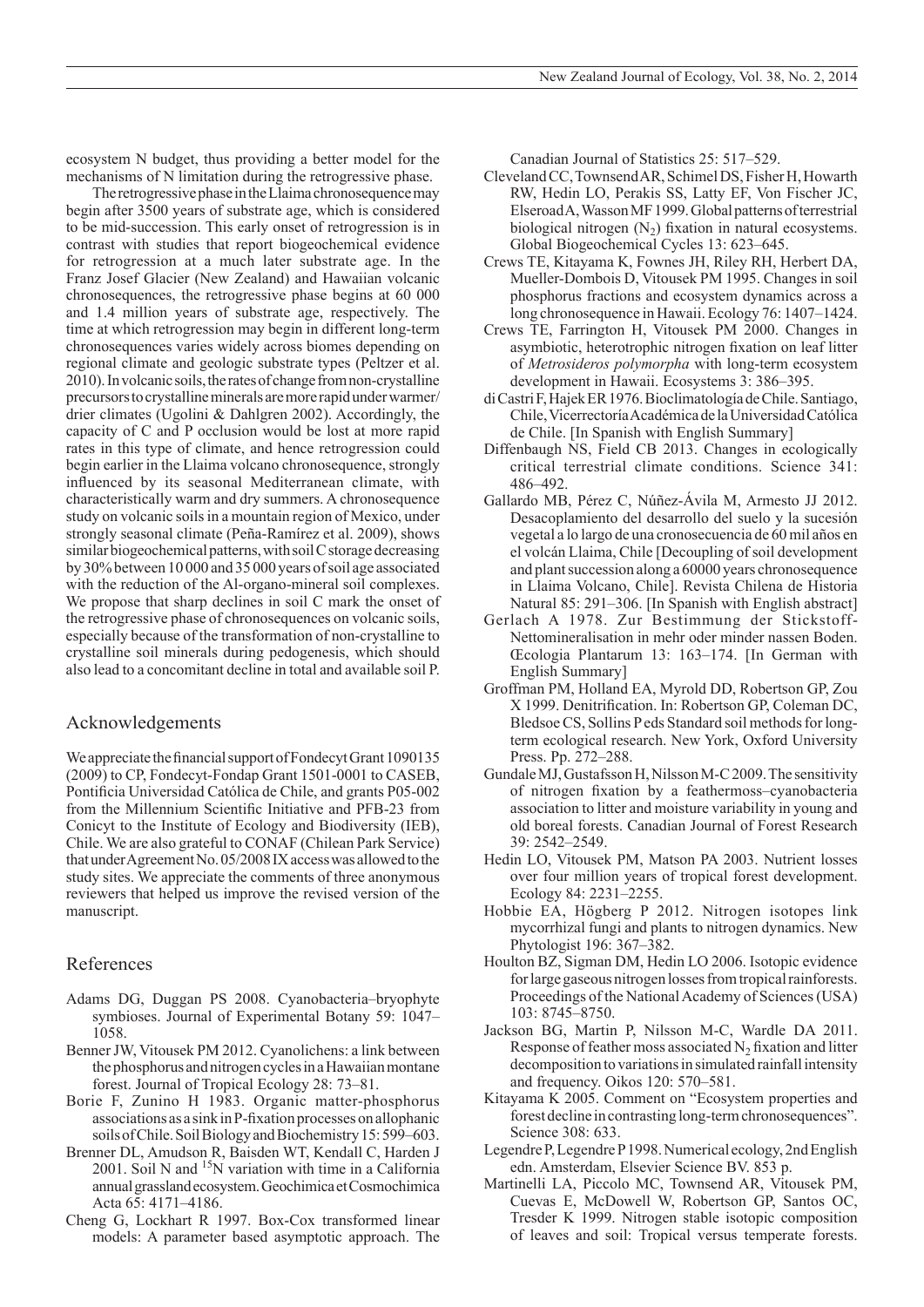Biogeochemistry 46: 45–65.

- Matus F, Amigo X, Kristiansen SM 2006. Aluminium stabilization controls organic carbon levels in Chilean volcanic soils. Geoderma 132: 158–168.
- Menge DNL 2011. Conditions under which nitrogen can limit steady-state net primary production in a general class of ecosystem models. Ecosystems 14: 519–532.
- Menge DNL, Hedin LO 2009. Nitrogen fixation in different biogeochemical niches along a 120 000-year chronosequence in New Zealand. Ecology 90: 2190–2201.
- Myrold DD, Ruess RW, Klug MJ 1999. Dinitrogen fixation. In: Robertson GP, Coleman DC, Bledsoe CS, Sollins P eds Standard soil methods for long-term ecological research. New York, Oxford University Press. Pp. 241–257.
- Naranjo JA, Moreno H 2005. Geología del volcán Llaima, Región de la Araucanía. Geológica Básica 88. Servicio Nacional de Geología y Minería, Carta Geológica de Chile. 33 p.
- Parfitt RL, Ross DJ, Coomes DA, Richardson SJ, Smale MC, Dahlgren RA 2005. N and P in New Zealand soil chronosequences and relationships with foliar N and P. Biogeochemistry 75: 305–328.
- Peltzer DA, Wardle DA, Allison VJ, Baisden WT, Bardgett RD, Chadwick OA, Condron LM, Parfitt RL, Porder S, Richardson SJ, Turner BL, Vitousek PM, Walker J, Walker LR 2010. Understanding ecosystem retrogression. Ecological Monographs 80: 509–529.
- Peña-Ramírez VM, Vásquez-Selem L, Siebe C 2009. Soil organic carbon stocks and forest productivity in volcanic ash soils of different age (1835–30,500 years B.P.) in Mexico. Geoderma 149: 224–234.
- Perakis SS, Hedin LO 2002. Nitrogen loss from unpolluted South American forests mainly via dissolved organic compounds. Nature 415: 416–419.
- Pérez CA, Hedin LO, Armesto JJ 1998. Nitrogen mineralization in two unpolluted old-growth forests of contrasting biodiversity and dynamics. Ecosystems 1: 361–373.
- Pollmann W 2003. Stand structure and dendroecology of an old-growth *Nothofagus* forest in Conguillío National Park, south Chile. Forest Ecology and Management 176: 87–103.
- Quinn GP, Keough MJ 2002. Experimental design and data analysis for biologists. Cambridge University Press. 537p.
- R Development Core Team 2012. R: A language and environment for statistical computing. Vienna, Austria, R Foundation for Statistical Computing. ISBN 3-900051- 07-0, URL http://www.R-project.org/.

Editorial Board member: David Wardle Received 24 April 2013; accepted 29 October 2013

- Rai AN, Söderbäck E, Bergman B 2000. Cyanobacterium–plant symbioses. New Phytologist 147: 449–481.
- Reed SC, Cleveland CC, Townsend AR 2007. Controls over leaf litter and soil nitrogen fixation in two lowland tropical rain forests. Biotropica 39: 585–592.
- Reed SC, Cleveland CC, Townsend AR 2011. Functional ecology of free-living nitrogen fixation: A contemporary perspective. Annual Review of Ecology and Systematics 42: 489–512.
- Richardson SJ, Peltzer DA, Allen RB, Mc Glone MS, Parfitt RL 2004. Rapid development of phosphorus limitation in temperate rainforest along the Franz Josef soil chronosequence. Oecologia 139: 267–276.
- Runge M 1974. Die Stickstoff-Mineralisation im Boden eines Sauerhumus-Buchenwaldes. I. Mineralstickstoff-Gehalt und Netto-Mineralisation. Œcologia Plantarum 9: 201–218. [In German with English Summary]
- Steubing L, Fangmeier A 1992. Pflanzenökologisches Praktikum. Stuttgart, Ulmer. [In German]
- Torn MS, Trumbore SE, Chadwick OA, Vitousek PM, Hendricks DM 1997. Mineral control of soil organic carbon storage and turnover. Nature 389: 170–173.
- Turner BL, Condron LM, Richardson SJ, Peltzer DA, Allison VJ 2007. Soil organic phosphorus transformations during pedogenesis. Ecosystems 10: 1166–1181.
- Ugolini FC, Dahlgren RA 2002. Soil development in volcanic ash. Global Environmental Research 6: 69–81.
- Vitousek PM, Farrington H 1997. Nutrient limitation and soil development: Experimental test of a biogeochemical theory. Biogeochemistry 37: 63–75.
- Vitousek PM, Reiners WA 1975. Ecosystem succession and nutrient retention: A hypothesis. Bioscience 25: 376–381.
- Vitousek PM, Shearer G, Kohl DH 1989. Foliar <sup>15</sup>N natural abundance in Hawaiian rainforest: patterns and possible mechanism. Oecologia 78: 383–388.
- Walker TW, Syers JK 1976. The fate of phosphorus during pedogenesis. Geoderma 15: 1–19.
- Wardle DA, Walker LR, Bardgett RD 2004. Ecosystem properties and forest decline in contrasting long-term chronosequences. Science 305: 509–513.
- Wardle DA, Bardgett RD, Walker LR, Peltzer DA, Lagerström A 2008. The response of plant diversity to ecosystem retrogression: evidence from contrasting long-term chronosequences. Oikos 117: 93–103.
- Zuberer DA 1998. Biological dinitrogen fixation: introduction and nonsymbiotic. In: Sylvia DM, Fuhrmann JJ, Hartel PG, Zuberer DA eds Principles and applications of soil microbiology. Upper Saddle River, USA, Prentice Hall. Pp. 295–321.